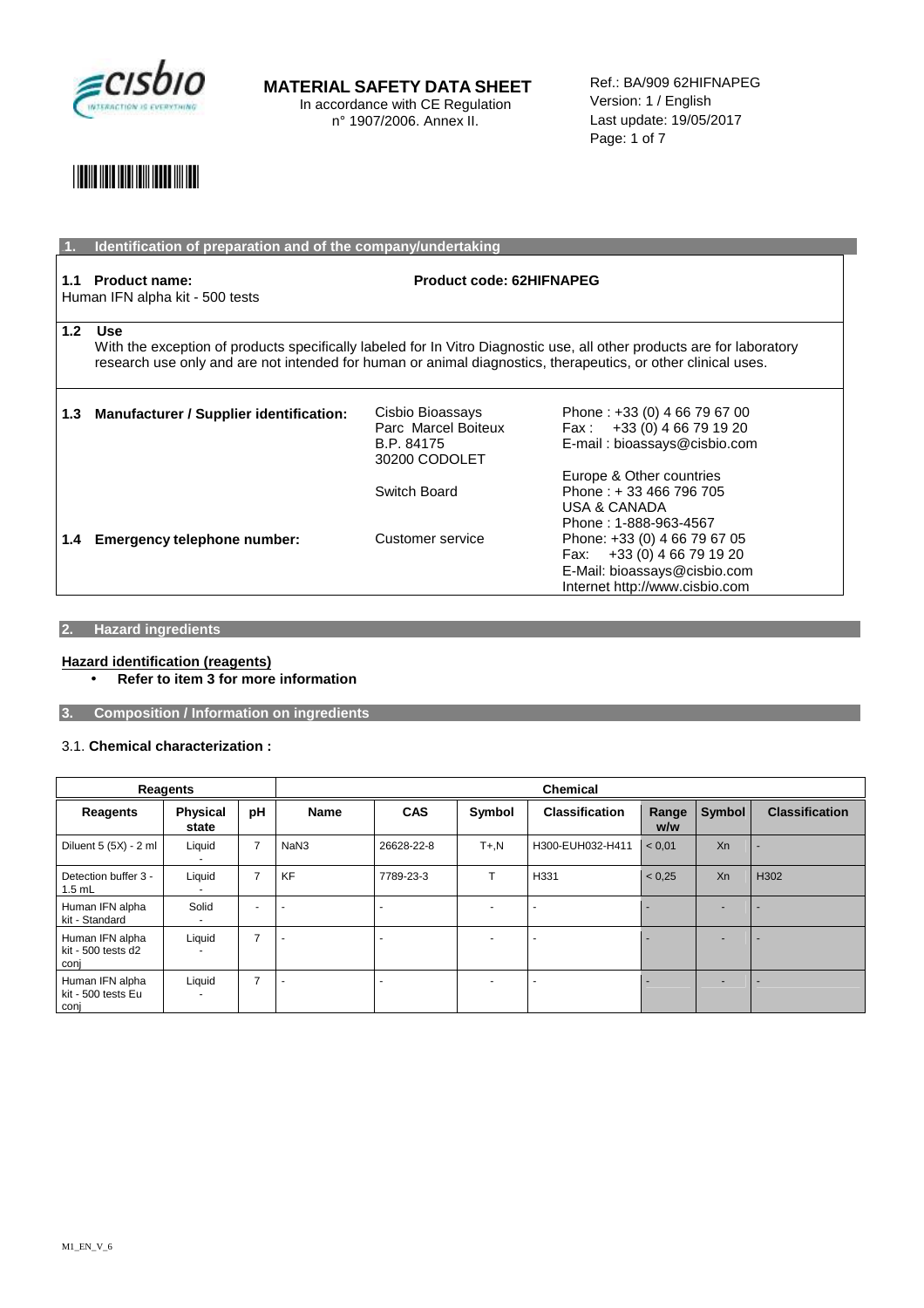

## \*29873\*

| 4.        | <b>First-aid and measures</b>           |                                                                                                                        |
|-----------|-----------------------------------------|------------------------------------------------------------------------------------------------------------------------|
| ٠         | Eye or skin contact:                    | Immediately flush eyes or skin with plenty of water at least for<br>15 minutes. Remove contaminated clothing.          |
| $\bullet$ | Inhalation:                             | Supply for fresh air. If not breathing, give artificial respiration.<br>For any breathing problems supply with oxygen. |
| ٠         | Ingestion:                              | Secure that the person is conscious. Flush mouth with water and<br>immediately call a physician.                       |
| 5.        | <b>Fire-fighting measures</b>           |                                                                                                                        |
| $\bullet$ | Suitable extinguishing media:           | Use dry chemical powder or appropriate foam extinguisher.                                                              |
| $\bullet$ | Protecting equipment for fire-fighting: | Put on breath protecting equipment, wear protecting clothing to prevent<br>contact with skin and eyes.                 |
|           |                                         |                                                                                                                        |

**6. Accidental release measures** 

Use appropriate protective equipment and methods to clean up spilled subtances promptly. Absorb spill using appropriate material. Collect and dispose waste in accordance with applicable regulations.

| 7. | <b>Handling and storage</b>                                                                                        |                                                                                                                                                                                                                               |
|----|--------------------------------------------------------------------------------------------------------------------|-------------------------------------------------------------------------------------------------------------------------------------------------------------------------------------------------------------------------------|
| ٠  | <b>Handling</b><br>Advice for safe handling:                                                                       | Avoid inhalation, contact with eyes, skin and clothing.                                                                                                                                                                       |
|    | <b>Precaution</b>                                                                                                  | Do not pipet by mouth. Do not eat, drink or smoke in areas where<br>reagents are handled.<br>Wear suitable one-way rubber gloves at work.<br>Avoid any splash and formation of aerosols.<br>For further advice see section 8. |
| ٠  | <b>Storage</b>                                                                                                     | Keep in properly labeled containers.                                                                                                                                                                                          |
| 8. | <b>Exposure controls / personal protection</b>                                                                     |                                                                                                                                                                                                                               |
| ٠  | Personal protective equipment<br>Respirator protection:<br>Hand protection:<br>Eye protection:<br>Body protection: | Only required if dusts and aerosols are generated.<br>Wear compatible chemical resistant gloves.<br>Wear chemical safety goggles.<br>Wear protective clothing.                                                                |
|    | General protective and sanitary measures:                                                                          | Safety shower and eyewash device.                                                                                                                                                                                             |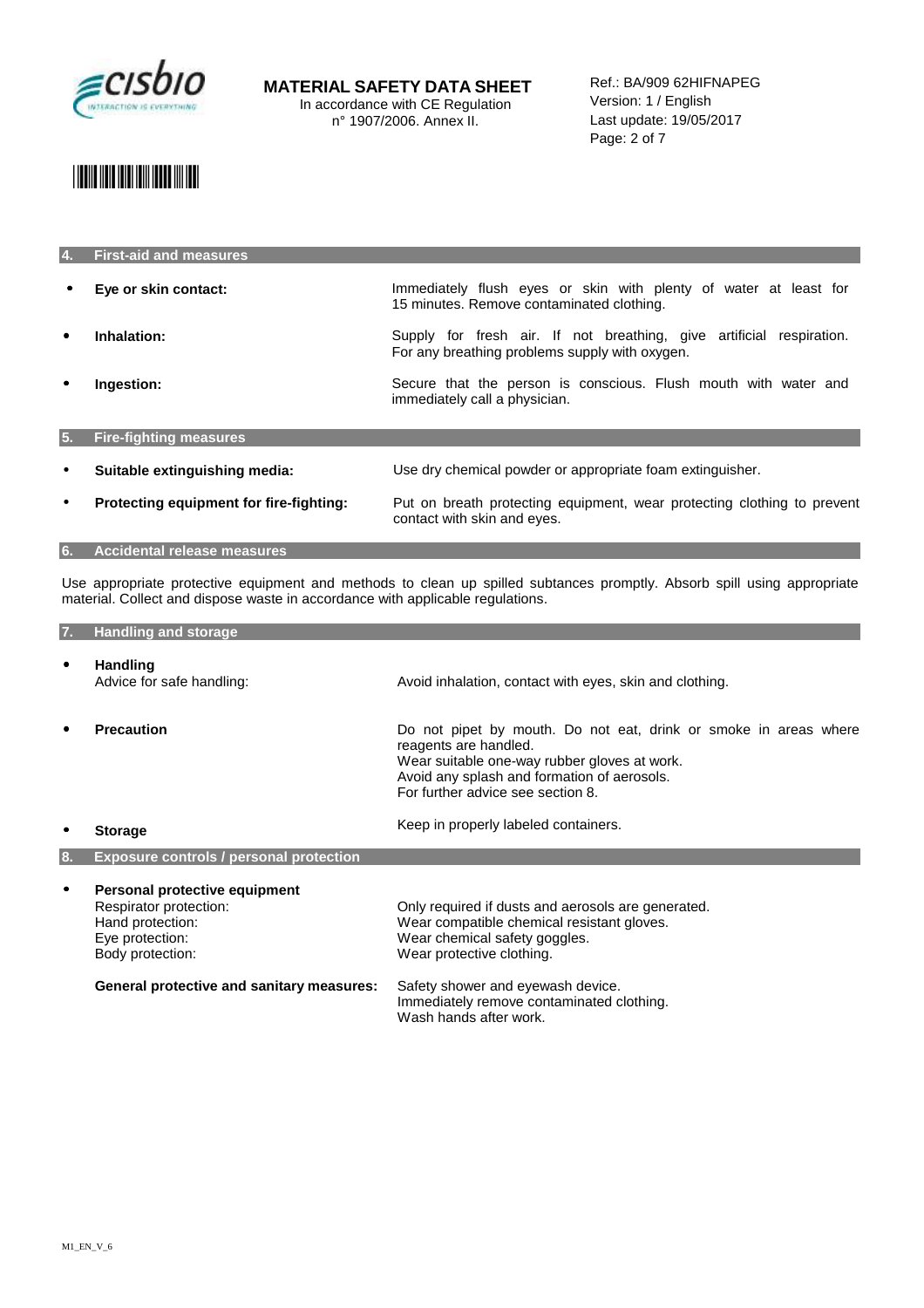

**MATERIAL SAFETY DATA SHEET**  In accordance with CE Regulation

n° 1907/2006. Annex II.

Ref.: BA/909 62HIFNAPEG Version: 1 / English Last update: 19/05/2017 Page: 3 of 7

# \*29873\*

|     | <b>Physical and chemical properties</b>                                                                         |                                                                                                                                                                                                                                                                               |
|-----|-----------------------------------------------------------------------------------------------------------------|-------------------------------------------------------------------------------------------------------------------------------------------------------------------------------------------------------------------------------------------------------------------------------|
|     | Appearance<br>Physical state: Refer item 3.<br>Color: Refer item 3.                                             | N/A<br>Odour:                                                                                                                                                                                                                                                                 |
| ٠   | <b>Chemical parameters</b><br>pH:<br>Melting point / melting range:<br>Flash point:<br><b>Relative density:</b> | Refer item 3.<br>Not applicable.<br>Not applicable.<br>Data not available.                                                                                                                                                                                                    |
| 10. | <b>Stability and reactivity</b>                                                                                 |                                                                                                                                                                                                                                                                               |
| ٠   | Stability:<br><b>Conditions to avoid:</b><br>Incompability:<br>Hazardous or decomposition products:             | Data not available.<br>Data not available.<br>Data not available.<br>Data not available.                                                                                                                                                                                      |
|     | <b>Toxicological information</b>                                                                                |                                                                                                                                                                                                                                                                               |
|     | <b>Toxicity:</b>                                                                                                | Data not available.                                                                                                                                                                                                                                                           |
|     | <b>Ecological information</b>                                                                                   |                                                                                                                                                                                                                                                                               |
|     | <b>General advice:</b>                                                                                          | Prevent from getting into sewage, water, ground                                                                                                                                                                                                                               |
|     | Mobility and (bio)accumulation potential:                                                                       | Data not available.                                                                                                                                                                                                                                                           |
| ٠   | <b>Ecotoxicity:</b>                                                                                             | Ecotoxic effects of the product are not expected. Quantitative data on the<br>ecological effect of this product is not available.                                                                                                                                             |
|     | <b>Other information:</b>                                                                                       | No ecological problems are expected when the product is handled and<br>used with due care and attention.                                                                                                                                                                      |
|     |                                                                                                                 |                                                                                                                                                                                                                                                                               |
|     | <b>Disposal consideration</b>                                                                                   |                                                                                                                                                                                                                                                                               |
|     | <b>Contaminated packaging:</b>                                                                                  | Dispose of according to local regulations.                                                                                                                                                                                                                                    |
|     | <b>Products:</b><br><b>Pollutes:</b>                                                                            | The product must be disposed of as a laboratory chemical according to<br>local regulations. Please contact responsible authority. Used reagents,<br>plates, and reagent kits dispose of as potential infectious laboratory<br>waste.<br>Remove pollutes with absorbing paper. |
|     |                                                                                                                 | All material used for cleaning up must be disposed of as infectious<br>laboratory waste.                                                                                                                                                                                      |
| 14. | <b>Transport information</b>                                                                                    |                                                                                                                                                                                                                                                                               |
|     | <b>Ground transportation/RID/ADR:</b>                                                                           | Non-hazardous for road transport.                                                                                                                                                                                                                                             |
|     | Seaway/IMDG:                                                                                                    | Non-hazardous for sea transport.                                                                                                                                                                                                                                              |

• **By air/OACI/IATA-DRG:** Non-hazardous for air transport.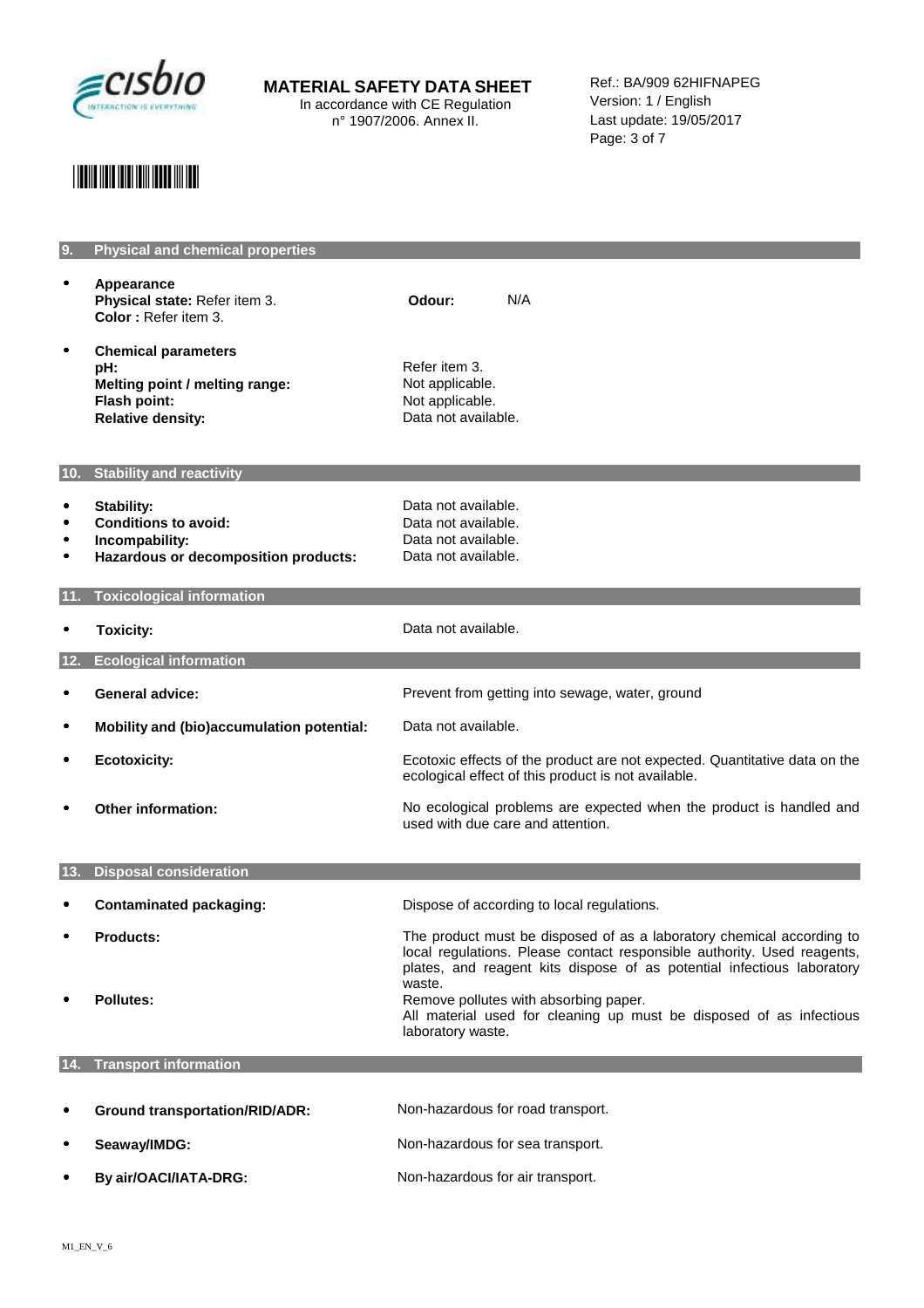

Ref.: BA/909 62HIFNAPEG Version: 1 / English Last update: 19/05/2017 Page: 4 of 7

## \*29873\*

#### **15. Regulations**

**Reminder of Risk: EC Regulation** Refer to national, regional and local regulations **16. Other information**  • **Attention:** This safety data sheet has seen drafted in conformity with CE regulation n° 1907/2006, Annex II. It completes the Instruction for use but does not replace it. This information is based on our present knowledge relative to the product at the date it was issued. All information provided in this document is given in good faith based on the present knowledge status. The user's attention is drawn to possible risks related to using the product for any purposes, or in any way not allowed in this document. This safety information in no way dispenses users from thoroughly knowing and applying all regulatory texts related to their activity.

> Any user is solely responsible for the precautions undertaken when using the product.

#### **RISK PHRASES UNDER EC No. 1272/2008 REGULATION**

| H224             | Extremely flammable liquid and vapour.                                            |  |
|------------------|-----------------------------------------------------------------------------------|--|
| H <sub>225</sub> | Highly flammable liquid and vapour.                                               |  |
| H <sub>226</sub> | Flammable liquid and vapour.                                                      |  |
| H <sub>228</sub> | Flammable solid.                                                                  |  |
| H <sub>240</sub> | Heating may cause an explosion.                                                   |  |
| H <sub>241</sub> | Heating may cause a fire or explosion.                                            |  |
| H <sub>242</sub> | Heating may cause a fire.                                                         |  |
| H250             | Catches fire spontaneously if exposed to air.                                     |  |
| H <sub>260</sub> | In contact with water releases flammable gases which may ignite<br>spontaneously. |  |
| H <sub>270</sub> | May cause or intensify fire; oxidiser.                                            |  |
| H <sub>272</sub> | May intensify fire; oxidiser.                                                     |  |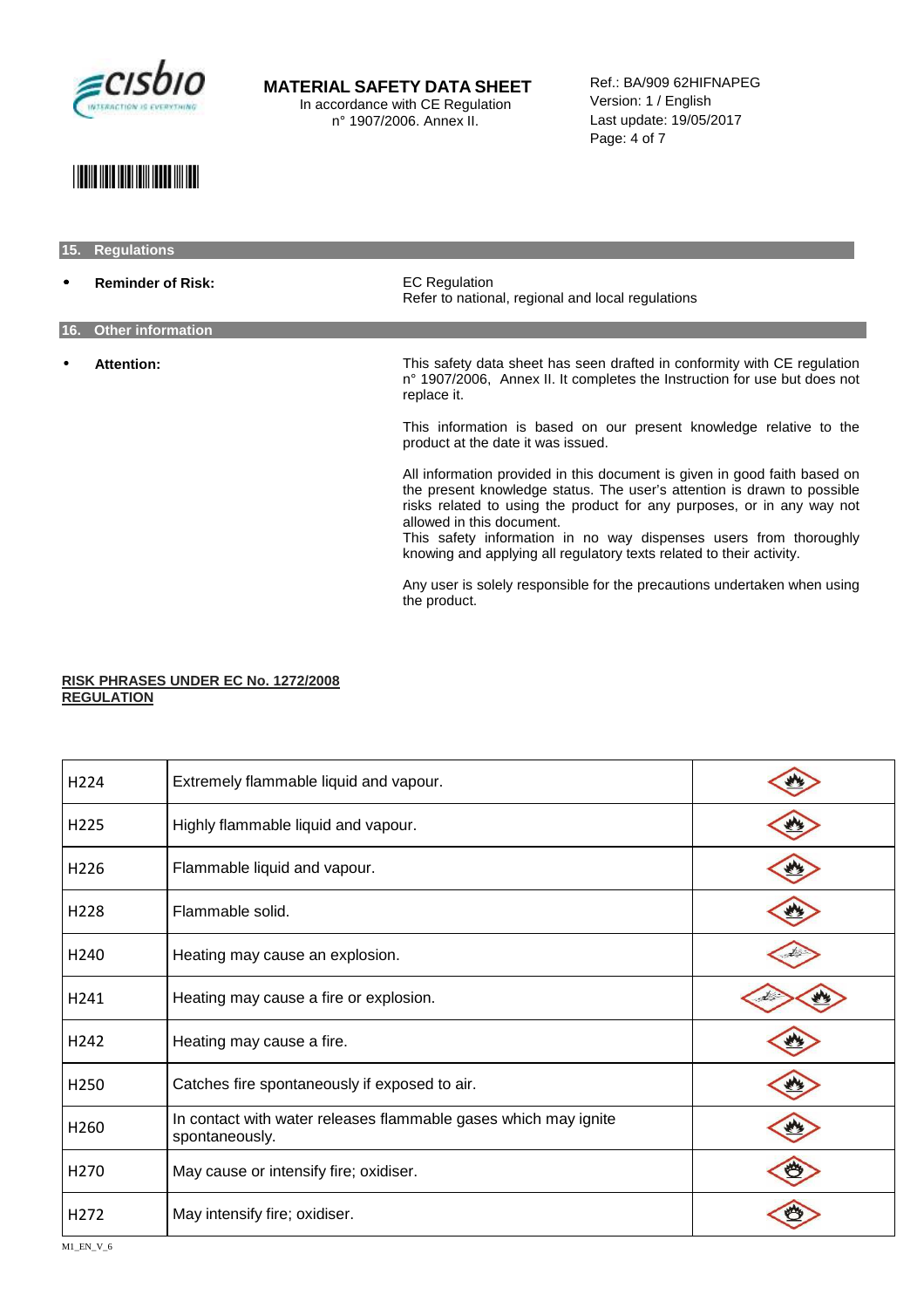

Ref.: BA/909 62HIFNAPEG Version: 1 / English Last update: 19/05/2017 Page: 5 of 7

# \*29873\*

| H290 | May be corrosive to metals.                                                |   |
|------|----------------------------------------------------------------------------|---|
| H300 | Fatal if swallowed.                                                        |   |
| H301 | Toxic if swallowed.                                                        |   |
| H302 | Harmful if swallowed.                                                      |   |
| H304 | May be fatal if swallowed and enters airways.                              |   |
| H310 | Fatal in contact with skin.                                                |   |
| H311 | Toxic in contact with skin.                                                |   |
| H312 | Harmful in contact with skin.                                              |   |
| H314 | Causes severe skin burns and eye damage.                                   |   |
| H315 | Causes skin irritation.                                                    |   |
| H317 | May cause an allergic skin reaction.                                       |   |
| H318 | Causes serious eye damage.                                                 |   |
| H319 | Causes serious eye irritation.                                             |   |
| H330 | Fatal if inhaled.                                                          |   |
| H331 | Toxic if inhaled.                                                          |   |
| H332 | Harmful if inhaled.                                                        |   |
| H334 | May cause allergy or asthma symptoms or breathing difficulties if inhaled. |   |
| H335 | May cause respiratory irritation.                                          |   |
| H336 | May cause drowsiness or dizziness.                                         | Ū |
| H340 | May cause genetic defects                                                  |   |
| H341 | Suspected of causing genetic defects                                       |   |
| H350 | May cause cancer                                                           |   |
| H351 | Suspected of causing cancer                                                |   |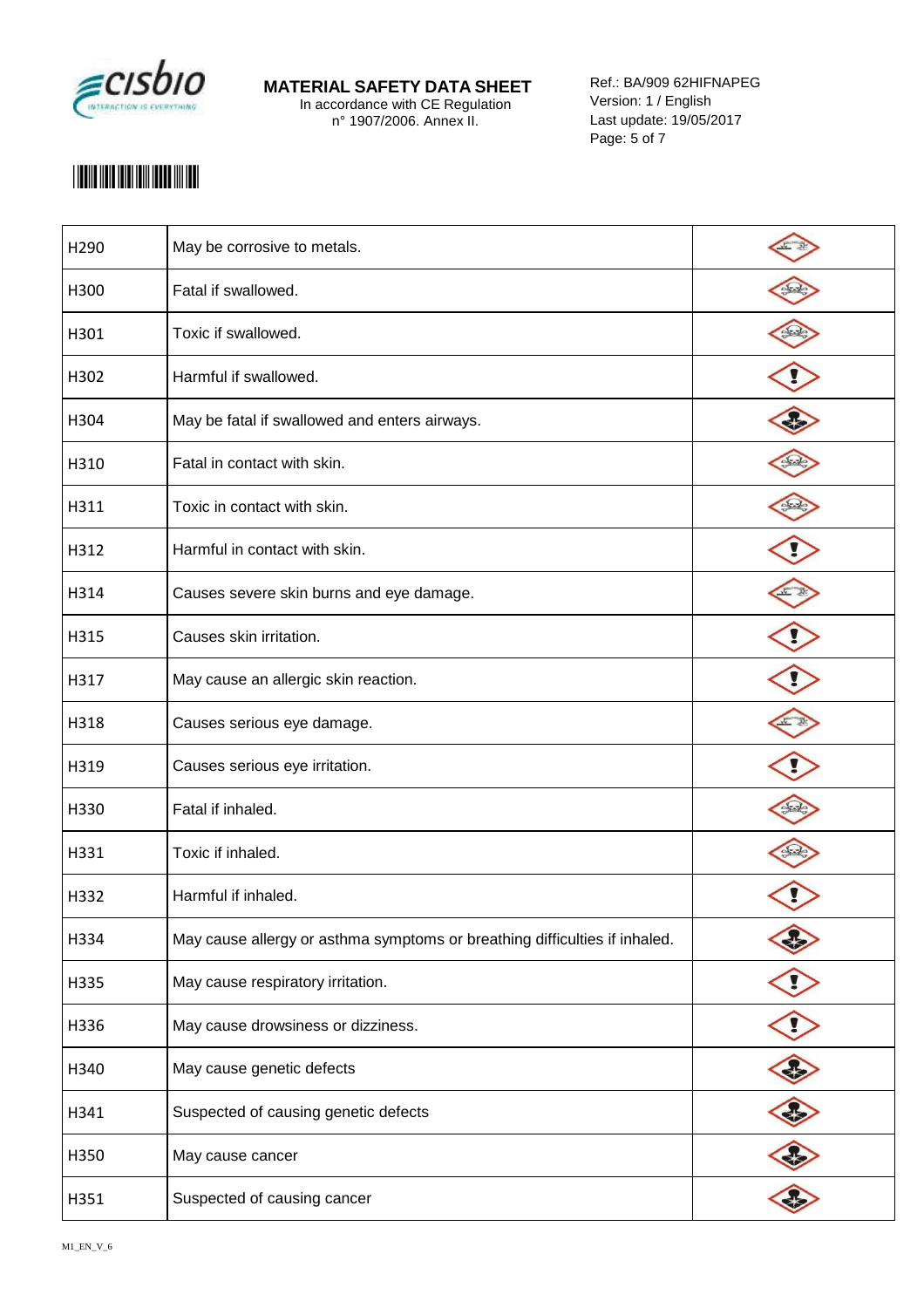

Ref.: BA/909 62HIFNAPEG Version: 1 / English Last update: 19/05/2017 Page: 6 of 7

# \*29873\*

| H360          | May damage fertility or the unborn child.                          |       |
|---------------|--------------------------------------------------------------------|-------|
| H361          | Suspected of damaging fertility or the unborn child.               |       |
| H362          | May cause harm to breast-fed children.                             | Aucun |
| H370          | Causes damage to organs                                            |       |
| H371          | May cause damage to organs                                         |       |
| H372          | Causes damage to organs through prolonged or repeated exposure.    |       |
| H373          | May cause damage to organs through prolonged or repeated exposure. |       |
| H400          | Very toxic to aquatic life.                                        | \$    |
| H410          | Very toxic to aquatic life with long lasting effects.              |       |
| H411          | Toxic to aquatic life with long lasting effects.                   |       |
| H412          | Harmful to aquatic life with long lasting effects.                 | Aucun |
| H413          | May cause long lasting harmful effects to aquatic life.            | Aucun |
| <b>EUH001</b> | Explosive when dry.                                                | Aucun |
| <b>EUH006</b> | Explosive with or without contact with air.                        | Aucun |
| <b>EUH014</b> | Reacts violently with water.                                       | Aucun |
| <b>EUH018</b> | In use may form flammable/explosive vapour-air mixture.            | Aucun |
| <b>EUH019</b> | May form explosive peroxides.                                      | Aucun |
| <b>EUH044</b> | Risk of explosion if heated under confinement.                     | Aucun |
| <b>EUH029</b> | Contact with water liberates toxic gas.                            |       |
| <b>EUH031</b> | Contact with acids liberates toxic gas.                            |       |
| <b>EUH032</b> | Contact with acids liberates very toxic gas.                       |       |
| <b>EUH066</b> | Repeated exposure may cause skin dryness or cracking.              | Aucun |
| <b>EUH070</b> | Toxic by eye contact.                                              | Aucun |